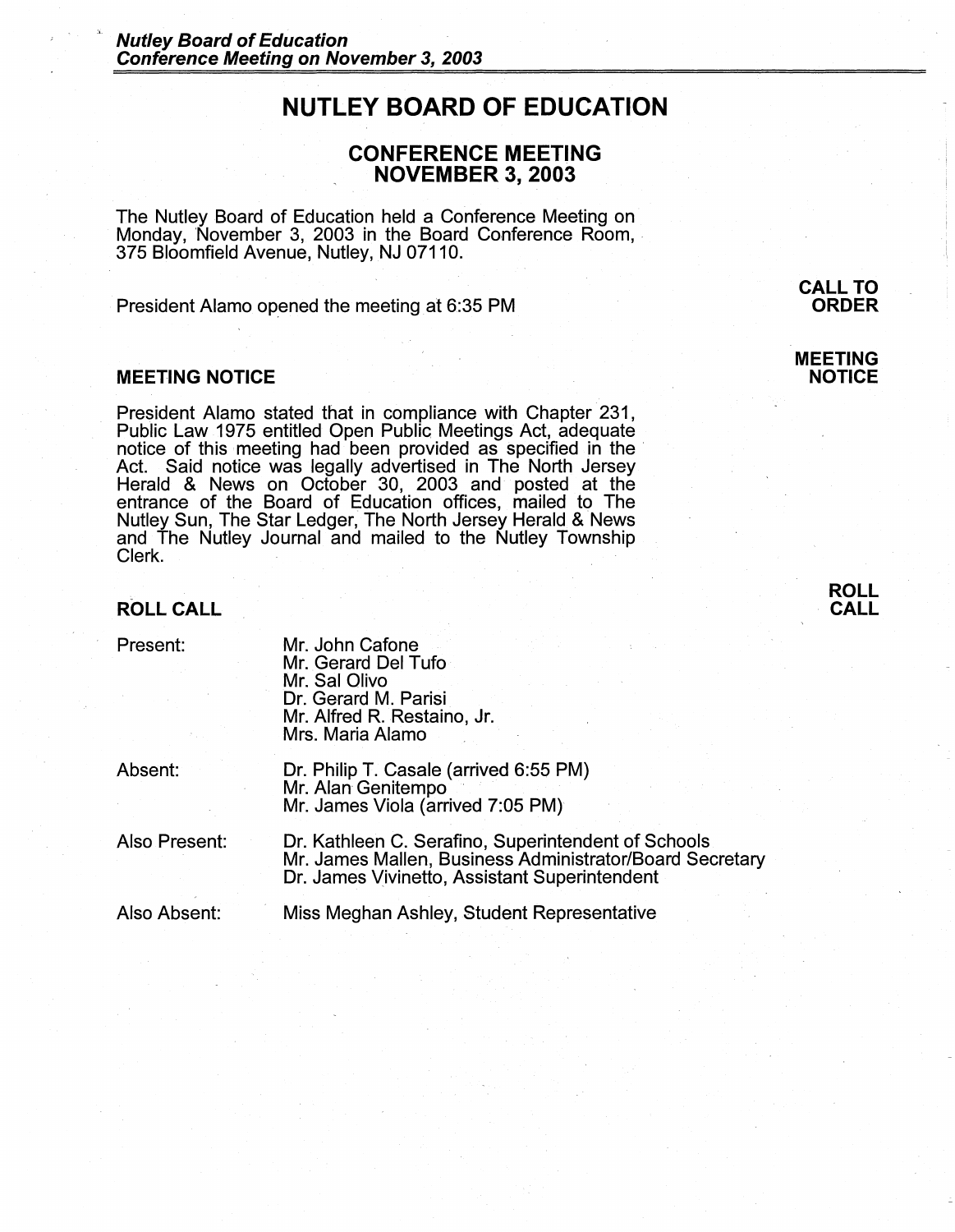#### **Senior Courtyard Refurbishment**

President Alamo introduced Trustee Olivo as the chairman of the ad hoc committee to refurbish the senior courtyard at Nutley High School. Trustee Olivo provided a presentation, with drawings and sketches, that explained the intended improvements and the plans to raise the funds necessary to pay for these improvements. The trustees expressed appreciation to Sal and the committee for their efforts, and everyone then discussed the practical details and timelines.

At 6:55 PM Trustee Casale arrived.

At 7:05 PM Trustee Viola arrived.

#### **Franklin School Improvements**

Architect Lee Heckendorn presented the most recent revised plan for proposed improvements and additions to the Franklin Middle School. This plan is the result of meetings and deliberations by the Facilities Committee. This committee included representatives from the Nutley Commissioners and residents of Nutley.

At 7:35 PM Trustee Del Tufo left this meeting.

# **RECESS MEETING**

At 7:40 PM Trustee Parisi moved, Trustee Cafone seconded, and the Board unanimously approved by voice vote a motion to recess.

# **RECONVENE MEETING**

At 7:55 PM Trustee Casale moved, Trustee Viola seconded and the Board unanimously approved by voice vote a motion to reconvene the open public meeting.

#### **ITEMS DISCUSSED**

#### **1. Asbestos Management Services**

The trustees discussed the need for a firm to perform asbestos management services related to renovations and new science labs at Nutley High School. Also discussed was the longstanding existing relationship with the PMK Group, the district's asbestos management services consultants.

#### 2. **New Ad hoc Technology Committee**

Trustee Alamo announced that she is creating a new ad hoc technology committee to be chaired by Dr. Parisi and includes Trustees Viola, Cafone and President Alamo. During discussion

# **RECESS**

# **RECONVENE**

# **ITEMS DISCUSSED**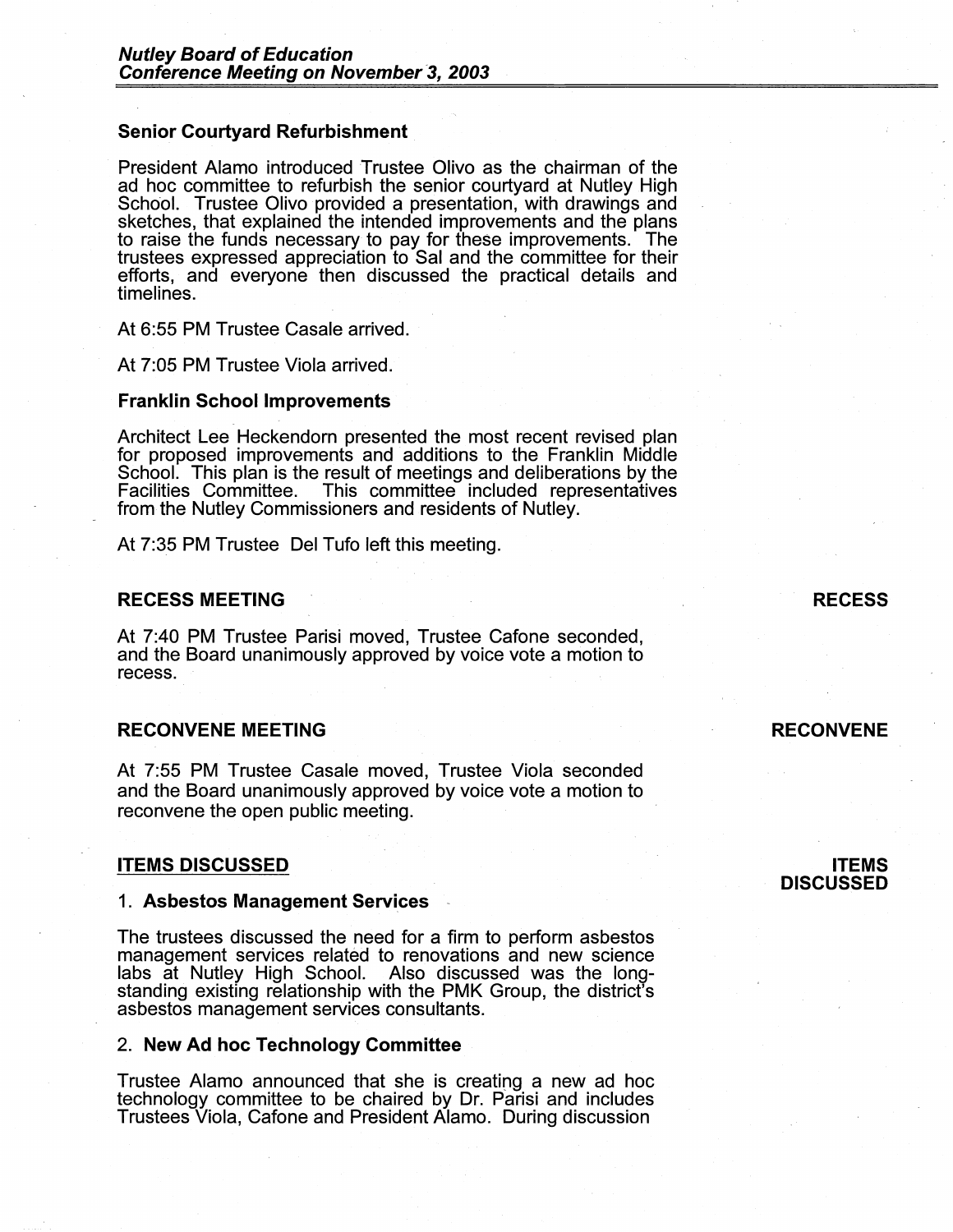the trustees agreed that the TV production program at Nutley High School might need to be addressed.

#### 3. **Audit Report**

Business Administrator/Board Secretary James Mallen presented the Board with the Auditor's Management Report and the Comprehensive Annual Financial Report for the fiscal year ending June 30, 2003. He then reviewed the auditors' findings and discussed each of the auditors' recommendations. He also reviewed the amount of available free balance (surplus) and the Board's flexibility as a result of its \$116,000 balance in its Capital Reserve Account.

Trustee Restaino commented upon three issues:

1. The naming of Franklin School.

2. A letter from the CST Director about a wheelchair student at Radcliffe School who is carried upstairs everyday by his parent.

3. The condition of the Radcliffe Conference Room.

Trustee Casale recommended that the Board be given information and financial costs regarding the relocation of the district's central administrative offices.

Trustee Restaino asked about recoating the blacktop play area of the Radcliffe School.

Trustee Viola questioned when the Board would again discuss the possible renaming of a school in honor of John Walker.

# **MOTION TO ADJOURN TO EXECUTIVE SESSION**

At 9:10 PM Trustee Cafone moved and Trustee Restaino seconded the following resolution:

WHEREAS, the Board of Education will be discussing matters exempt from public discussion pursuant to N.J.S.A. 10:4-12,

**NOW,** THEREFORE, BE IT RESOLVED that the Board of Education recess to closed executive session at this time in the conference mom to discuss personnel and legal matters, and

BE IT FURTHER RESOLVED that the results of the discussions will be made public by inclusion on the agenda of a subsequent meeting of the Board of Education or when the reasons for discussing such matters in closed session no longer exist.

The motion was unanimously approved by voice vote.

# **EXECUTIVE SESSION**